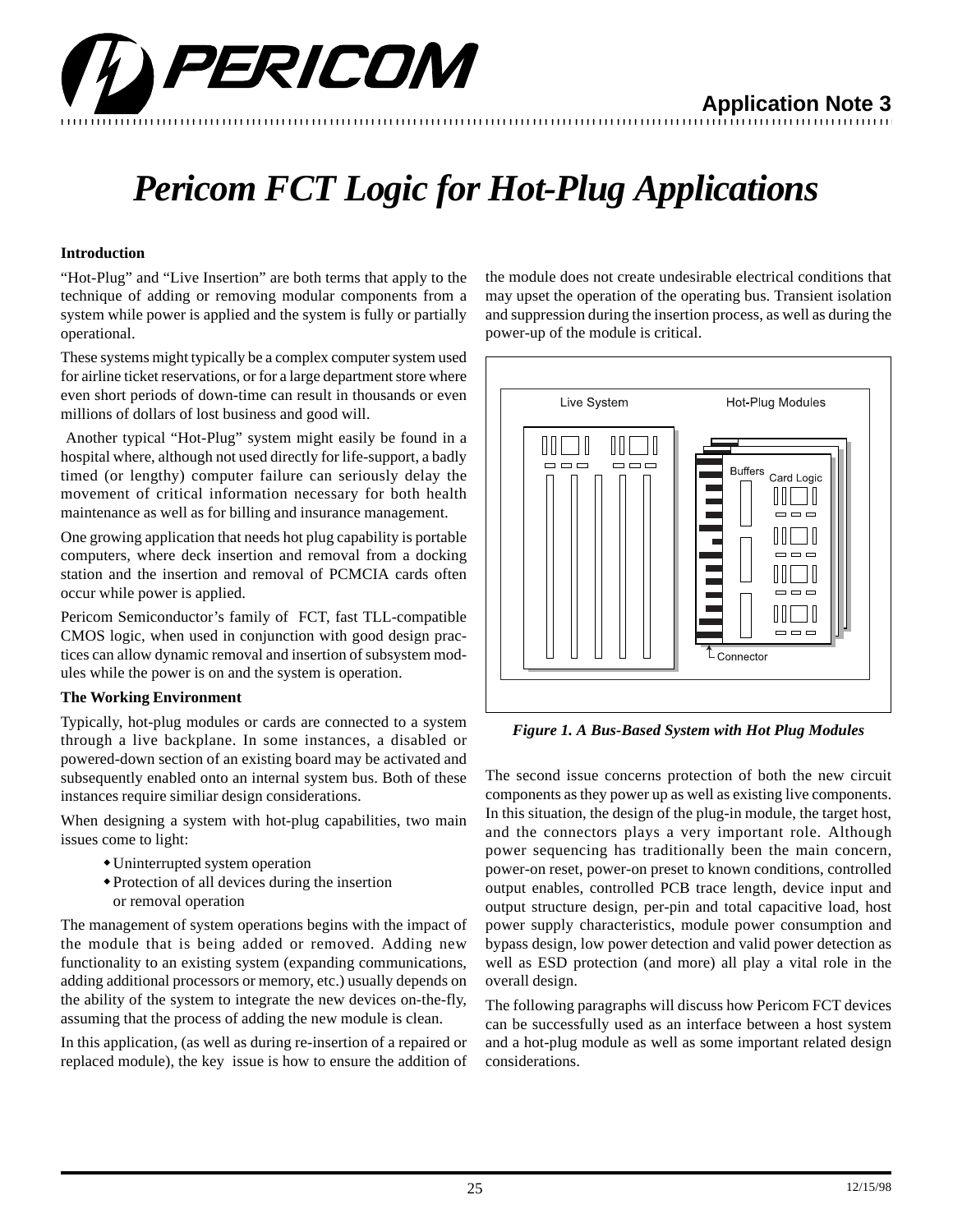

## **Basic Design Considerations in Hot-Plug Systems**

#### **Connectors**

When adding a module into a running system, the connecting mechanism must be designed to provide quick and solid electrical connection for the ground, power, and signal lines. It is mandatory that the ground lines be connected as early as possible followed by the signal lines. It is a well understood phenomena that connecting signal lines or Vcc lines to a circuit with an unstable ground can result in device damage as well as unpredictable system-level current surges. These current surges may adversely affect system operation. The ground and then the signal lines must be solidly connected before applying Vcc. Staggered connector pins and spring-loaded insertion devices are two ways of providing predictable connections.

When using staggered card-edge connector pins, it is important to keep in mind that even with good card guides, it is possible to insert one side of the connector before the other side. This can defeat a card edge connector sequencing that presumes that the insertion is going to be flat and uniform. To minimize the effects of this situation, use extended ground pins on both edges, slightly shorter pins with the output enables and other control signals, and the shortest pins for power in the middle of the connector.

#### **Capacitance**

When a hot-plug card is connected to a bus structure, an additional load is applied to the system signal lines. One major effect of this additional load on the target bus is caused by the instantaneous charge redistribution between the system's bus capacitance and the capacitance of the added load. In general, a card used for hot-plug application should have a minimum number of loads connected to the bus signal lines, preferably only one device pin per signal. In addition, the device placement and trace layout of such a board must be designed to minimize trace length between the card edge or the card's connector to the board's



*Figure 2. Staggered Finger Arrangement for Hot-Plug Applications*

components. This will help to minimize the capacitive load connected to the bus. Additional capacitive loads of 5pF up to 20pF will typically have no discernible effect on active signal levels of a bus driven by FCT devices. For an internal bus with weak drivers, pay close attention to the drive characteristics of the devices used and their susceptibility to the addition of capacitive loads while operational. Often, experimentation may be required.

#### **Enables**

Logic on the hot-plug card must be designed to disable all output signals going off board while power up is taking place. Once the card has stable power, card logic or the host system may then enable I/Os onto the system bus. Often pull-up (or pull-down) resistors are added to these lines to force them to known states during uncontrolled conditions. This solution has some problems which are addressed later in this paper.

#### **Pericom FCT Input and Output Structures**

Signal pins connected to the host bus at the card-edge may be inputs, outputs, or tri-state I/Os. The input structure of a typical FCT device will be reviewed first.

#### **Input Structures**

All FCT logic input (and output) structures have industry-standard (2000 volt) ESD protection circuits. All devices have input clamp diodes to ground, and most have hysteresis circuitry. Unlike many TTL devices, Pericom's FCT does not have a clamp diode to Vcc.

This lack of a Vcc clamp diode is very important for hot-plug applications because it limits the input voltage to the Vcc level existing on the device's Vcc pin. If the Vcc pin is at ground, then the Vcc clamp diode shunts the input pin to ground. This is a real problem for an active system! With Pericom's FCT logic, the inputs (and outputs and control lines) can tolerate levels up to 7V, regardless of the Vcc level.



*Figure 3. Adding Capacitive Load to the System*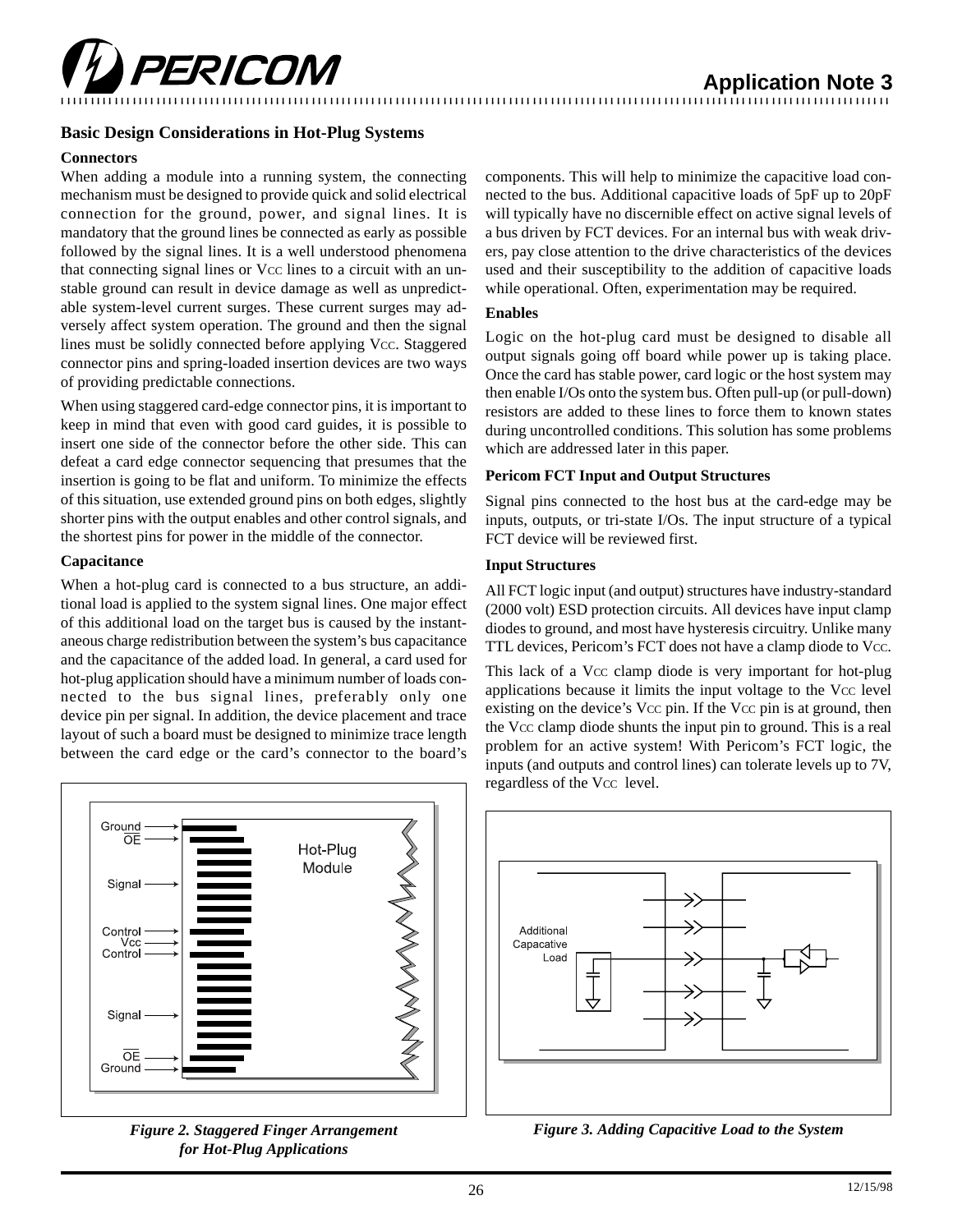

# **Output Structures**

#### *Traditional CMOS Logic*

Some CMOS logic families have an output structure consisting of an N channel between the output ground and the P Channel transistor from Vcc to the output pin. The P-channel transistor creates an inherent diode from the output pin to Vcc. As a result, when the output is not driven by the device (disabled) or when the Vcc pin at any level below the level seen on the pin, the signal is effectively "clamped" to Vcc. Again, this means in hot plug operation such devices will temporarily short some system signals to ground.

# **Pericom's 5V FCT TTL Compatible CMOS Logic**

Pericom's FCT output stage is made up of only N-channel transistors between the output and Vcc and ground (Figure 5). This structure isolates the output pin when disabled so that the host system can drive normal logic swings regardless of the Vcc supply to the output stage. This allows designers to connect the I/Os of an unpowered FCT device to an active bus without worrying about the integrity of the FCT devices or impacting the active logic state of the bus. Pericom FCT logic typically has about 5pF or 6pF of capacitance per pin, so the insertion is accomplished with minimum trauma.

#### **Hot-Plug Implementation Scenarios**

Figure 6 depicts a simple circuit that can be used to disable the hot-plug card I/Os during power-up as well as to allow the hot-plug card's logic to enable/disable the buffers during normal operation. The use of a pull-up resistor guarantees that the OE line will follow Vcc, thus keeping the FCT I/Os disabled. Once the system has power, a logic low on the  $\overline{OE}$  signal will enable the I/Os onto the bus. The enable signal can also be sourced from the host system, allowing the module to be enabled when the system desires.

Special care must be exercised in choosing the value of the pullup resistor. A resistor with a value of a few hundred ohms will provide a solid disable function even if Vcc ramps up in less than 100ns. The disadvantage of a small resistor value is the power dissipation through it when the  $\overline{OE}$  is driven low.

The main item of concern with high resistor value is that the OE will "lag" in time behind Vcc, especially if the Vcc ramps up quickly. Here, the outputs may be partially or fully enabled accidentally when power is ramping up. This is obviously unacceptable for a hot plug system.

*Related Application Brief: FCT vs. ABT Logic Comparison (Brief Number 1)*



*Figure 4. Output Stage with N-P Structure used in LPT Logic Family*



*Figure 5. N-N Output Stage Structure*



*Figure 6. Simple Output Enable Control Circuit for Hot-Plug Applications*

**Pericom Semiconductor Corporation** 2380 Bering Drive · San Jose, California 95131 · 1-800-435-2336 · Fax (408) 435-1100 · http://www.pericom.com